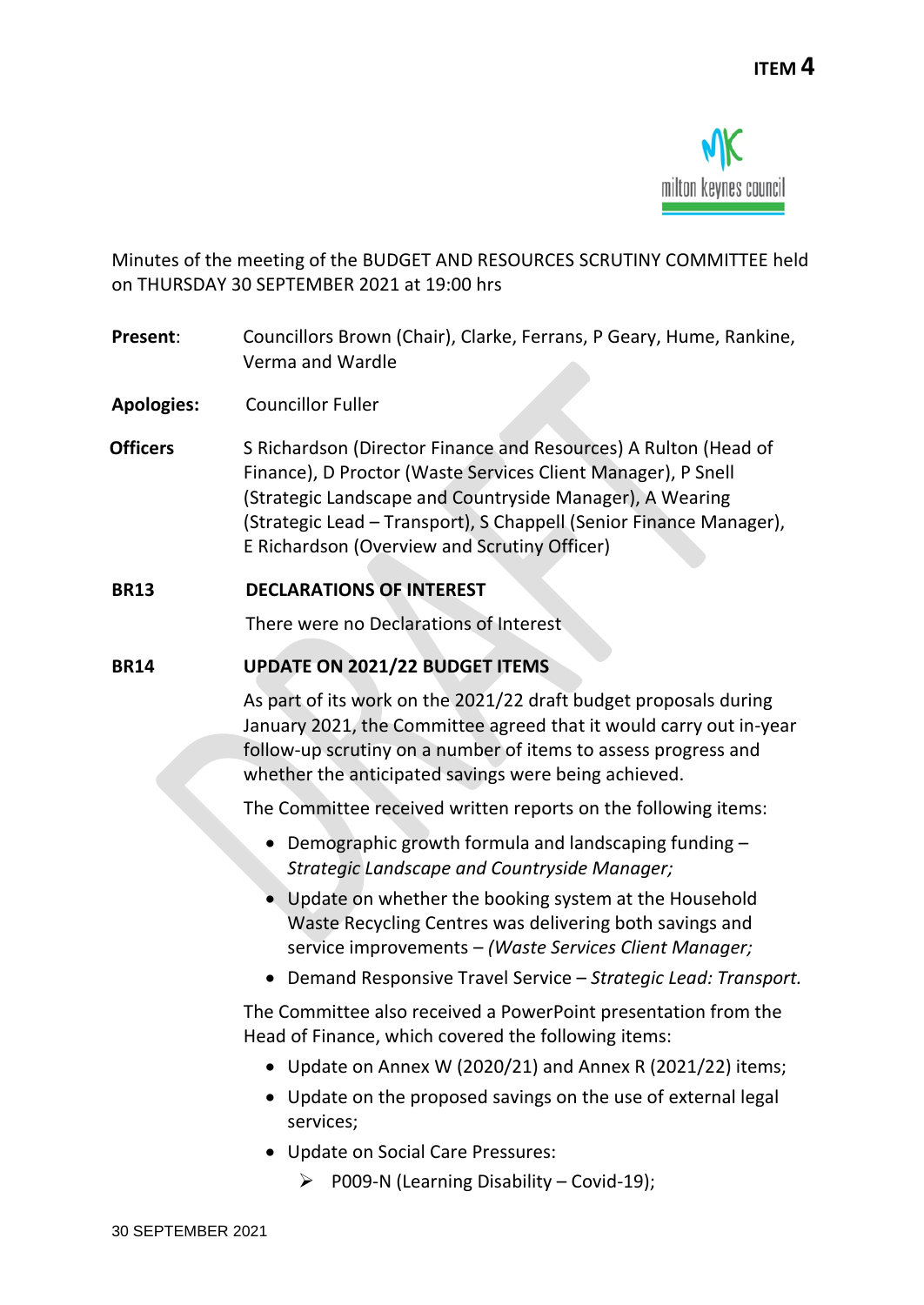- $\triangleright$  P010-N (Internal Day Care Income Covid-19); and
- $\triangleright$  P011-N (Care Home Market Sustainability Covid-19)

The Committee then discussed the reports with officer colleagues as follows:

Landscape Adoption and Demographic Growth

- a) For larger tariff areas the works were undertaken by the developer as "works in kind" to the layout agreed in the plans, with a maintenance sum then being passed to the Council;
- b) With small, infill sites the Council would request developers to enhance existing open spaces. Capital funding would be used for the upgrade with the provision of a future maintenance sum;
- c) Commuted capital sums for landscape maintenance were invested and then drawn down over a ten-year period into the revenue stream. This was then accounted for as income under the relevant budget heading. The Head of Finance advised the Committee that she would be able to provide the current figures for landscape funding.

# Background and Update on the Household Waste Recycling Centres (HWRC) Booking System

- a) Since the HWRCs had reopened following the easing of Covi-19 restrictions, throughput in terms of domestic tonnage deposited had dropped, although figures indicated that there had been no comparative increase in kerbside collections, other than green bin waste;
- b) However, trade waste tonnage had increased significantly, and it was possible that the booking system was weeding out unscrupulous contractors who, in the past, had used the domestic waste disposal facility at the HWRCs in order to avoid paying for using the trade waste facility. It was possible that the booking system was also weeding out those who did not live in Milton Keynes, but in the past for reasons of convenience / cost, had used the Milton Keynes HWRCs;
- c) The booking system was evening out the known spikes in activity which regularly occurred at Christmas, Easter and the other bank holidays, making workforce planning easier;
- d) The booking system had also smoothed out the occurrence of health and safety incidents at the HWRCs. However, as these were generally driver to driver incidents, there was usually no cost to the Council;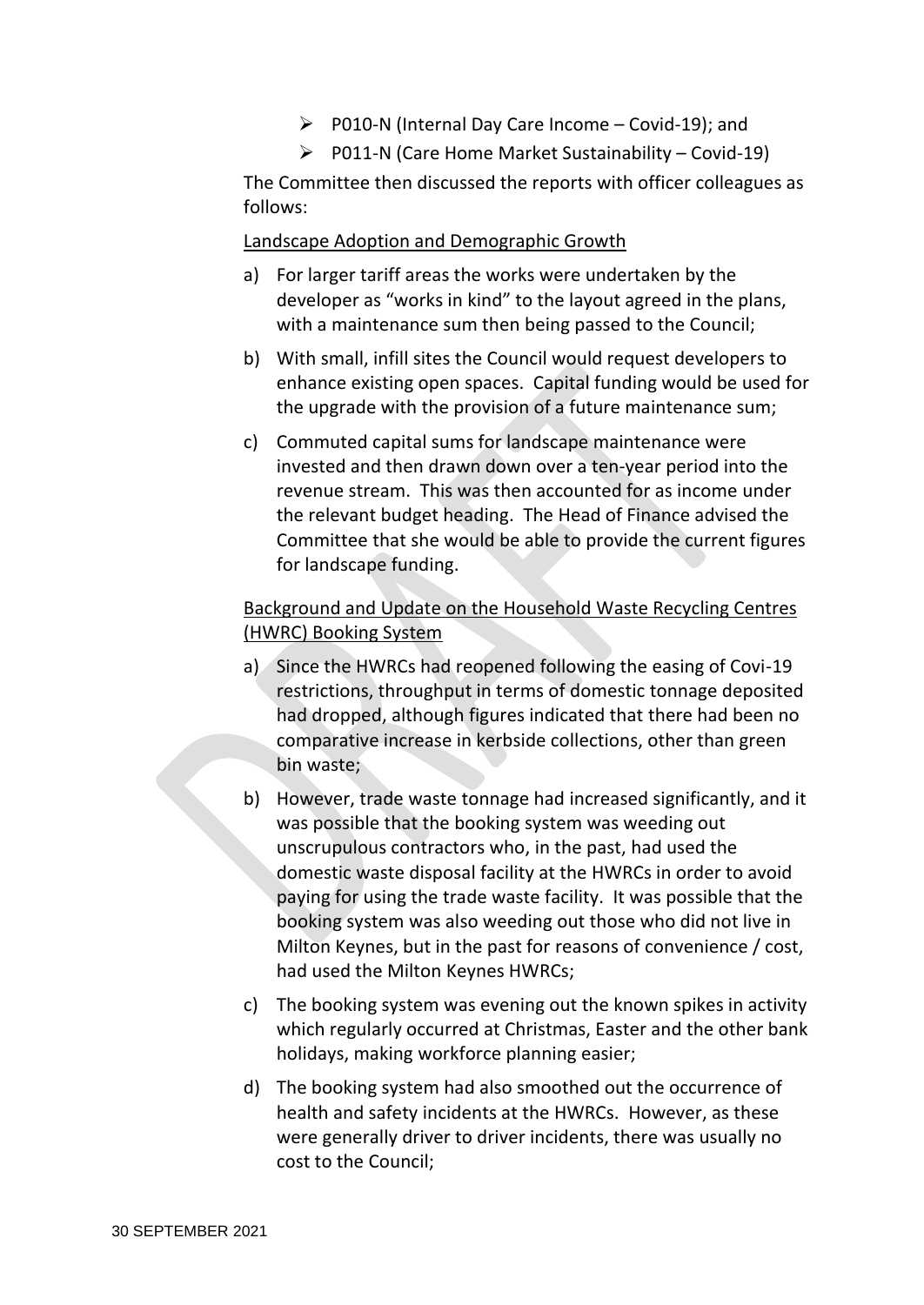e) There was little evidence that the booking system had led to any significant increase in the incidence of fly-tipping in Milton Keynes and work was currently being done to develop a separate fly-tipping strategy to manage the problem effectively.

#### Demand Responsive Transport (DRT)

- a) The DRT was currently undergoing a full, including financial viability, 6 months review, the results of which would be reported to the Strategic Placemaking Scrutiny Committee in January 2022;
- b) So far, the contractor had made no request for additional funding, but had undertaken additional work when asked to do so by the Council;
- c) DRT drivers were paid for the period they worked and not per trip. They could also take more than one fare at time, and divert to pick additional fares if it was on route;
- d) The Council's backstop position if the current contract failed would have to be to go out to tender again;
- e) The Strategic Lead: Transport was satisfied that the contractor had done all the necessary modelling to ensure that the contract was financially viable for them;
- f) More vehicles, including more electric vehicles were due on stream although there was currently a national shortage of qualified drivers and delays in the supply chain of electric vehicles;
- g) Service provision had been front-loaded to accommodate morning journeys to school / commuter journeys;
- h) Providing a public transport service was not a statutory duty and the Council was trying to do its best within its current budget;
- i) The contract was currently fixed term for three years, plus the option to add up to 2 additional years at the same cost;
- j) Over 100,000 trips had now been completed and ride sharing was increasing. The service was particularly popular with young people as it increased their freedom of movement across the city;
- k) Pick up points were usually 400m from a passenger's point of origin, and sometimes as little as 200m away. A door-to-door service was available to anyone who registered as disabled with the service;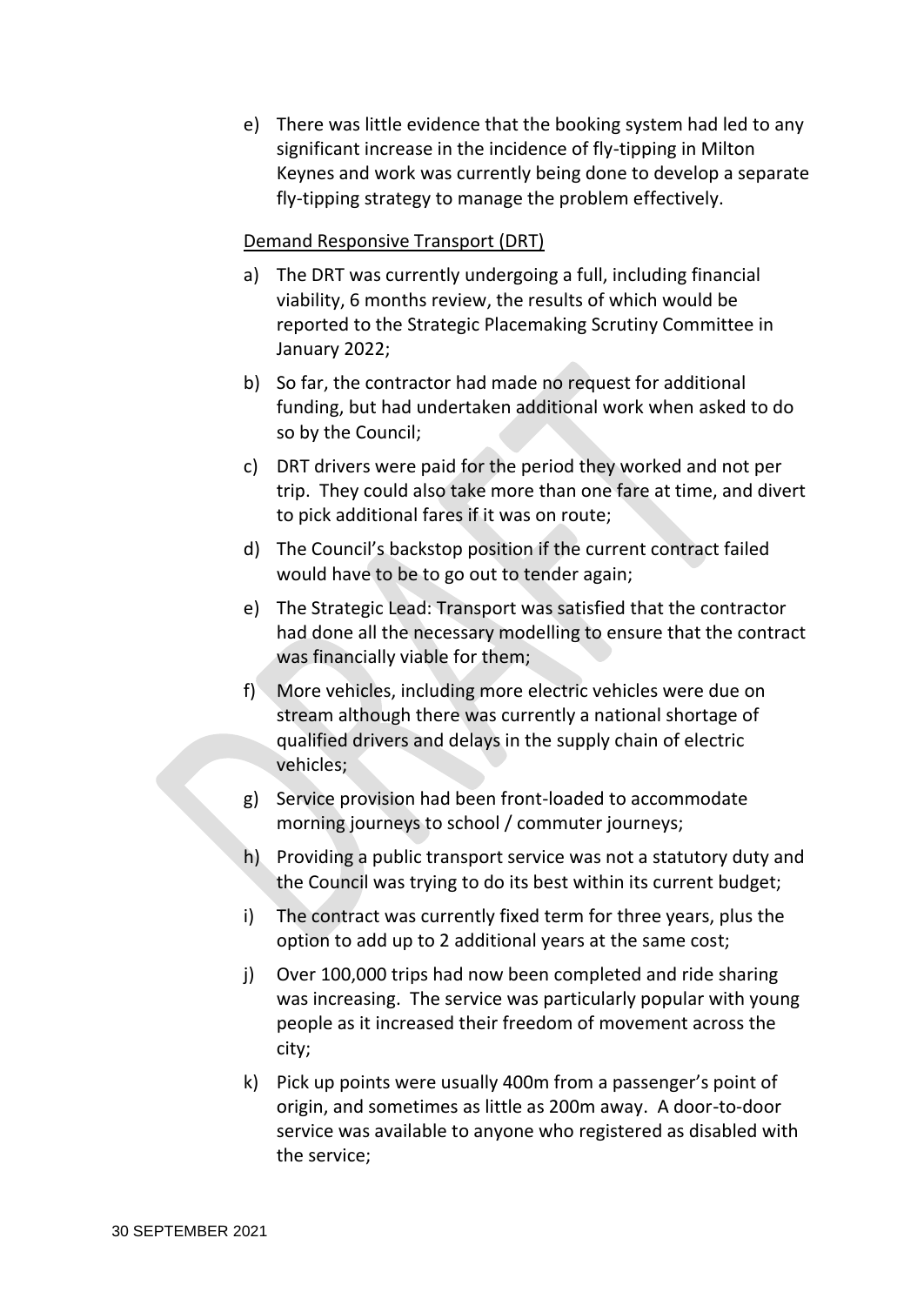- l) Ticket pricing would also form part of the 6-month review, with the option of a 10-trip ticket being explored to give commuters and other regular users a discount;
- m) Generally, public transport was back to 60% of its pre-Covid capacity, although the expectation was that it will only recover to a maximum of 80% of its previous capacity;
- n) The Council carried out a demand survey of public transport in August when 50% of respondents still did not know if they would return to their pre-Covid travel habits.

## Financial Update:

- a) The Council held a legal reserve fund to cover areas where a more significant legal challenge to the Council might be made. This was reviewed annually to make sure it remained at the right level;
- b) Day care centres were re-opening, but on a reduced level of operation and it was difficult to predict how well they would recover. Staff in Adult Social Care were looking at a recovery plan over the next few months, but it was not possible to quantify what the increase would be yet;
- c) Local authorities were still waiting for the details from the Government on how additional funding from the National Insurance increase would affect the provision of Adult Social Care. The Council had no idea what the cost pressures would be when it had to take on full provision from October 2023. It was impossible to do any financial modelling at this stage as there may well be a complete change in how the Adult Social Care market operated in the future.

## RESOLVED –

- 1. That all the contributors to this evening's meeting be thanked for their presentations and contributions to the Committee's consideration of the items being scrutinised.
- 2. That as part of the work to develop PlanMK 2, the Council considers reviewing how landscape maintenance is funded to ensure that the finance is available to enable the Council and its partners to look after public open spaces in a proper manner for the benefit of the residents and council taxpayers of Milton Keynes.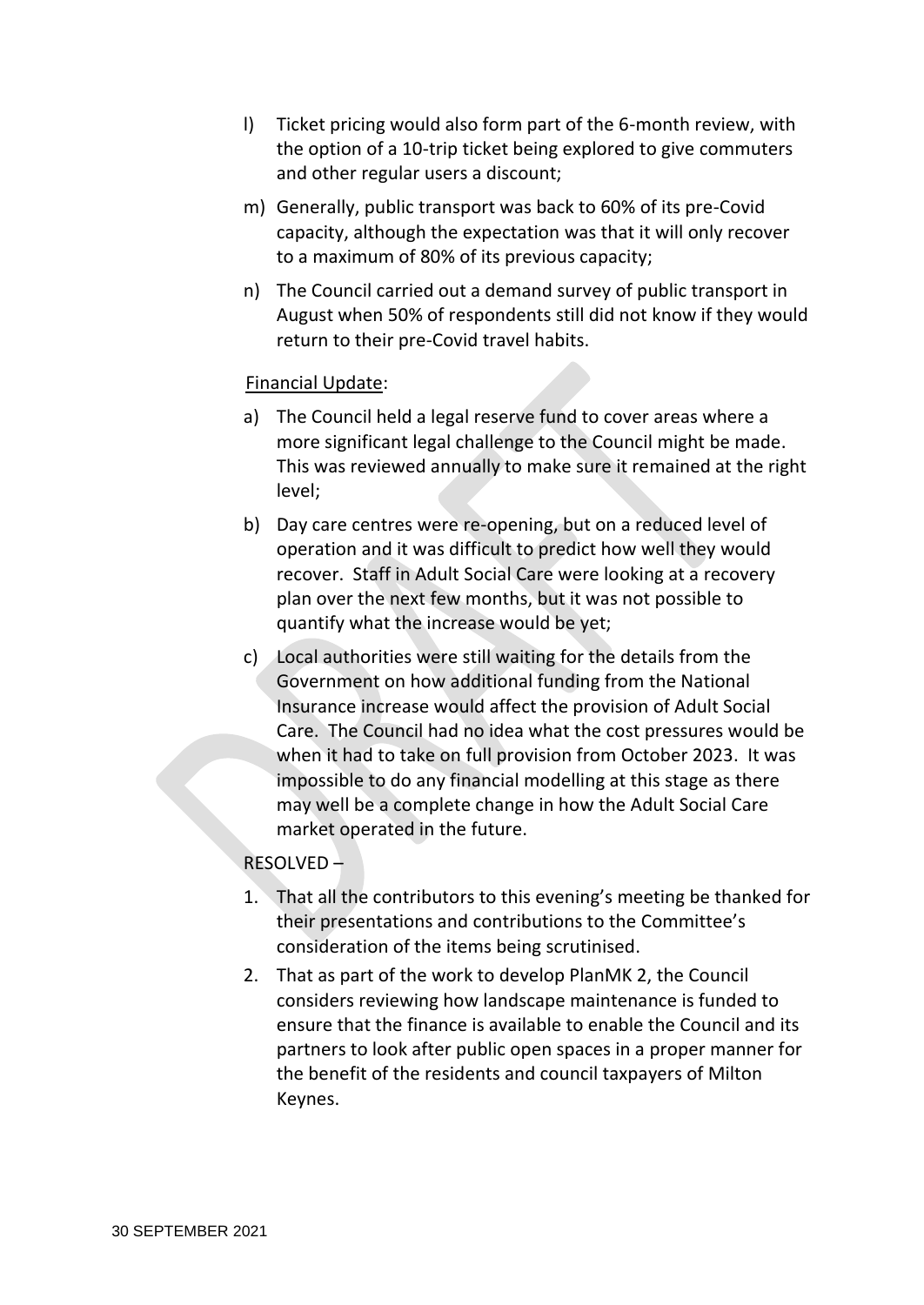- 3. That the Committee's Planning Group considers undertaking a more detailed budget analysis of how landscape maintenance is funded as part of the future Work Programme.
- 4. That when considering the future of the Household Waste Recycling Centre (HWRC) booking system, the Cabinet be requested to consider the total effects of the system, including the dynamics of the use of the HWRCs, any impact on kerbside collections, the effect of Covid-19 on residents' waste disposal habits and whether these have changed significantly, the possibility of a knock-on increase in fly-tipping and the budgetary implications of the various scenarios.
- 5. That as part of this review, the Cabinet also considers whether the decrease in the number of health and safety incidents at the HWRCs to zero has produced a resource saving for the sites' operators, H W Martin, and whether all or part of this saving should be refunded to the Council.
- 6. That the Committee's Planning Group considers whether the Committee needs to undertake a more detailed piece of work into the costs of all the strands of waste management in Milton Keynes to ensure residents are getting value for money.
- 7. That the Strategic Lead: Transport includes information on the cost per passenger per mile for the Demand Responsive Travel Service compared to standard bus services and information on the contract Key Performance Indicators in the report which will be presented to the Strategic Placemaking Scrutiny Committee in January.
- 8. That the Head of Finance be asked to supply the Committee with additional information on:
	- How the legal savings have been achieved;
	- Commuted sums for landscape maintenance;
	- The current occupancy rate for local care homes.
- 9. That the Committee's Planning Group considers including work on how the Council is addressing recent changes to the local economy as part of the preparation work prior to the January Challenge meetings.

## THE CHAIR CLOSED THE MEETING AT 21:01

The presentations and other documents referred to in these minutes can be found on the Council's Committee Management Information System (CMIS) at: [CMIS:](https://milton-keynes.cmis.uk.com/milton-keynes/Calendar/tabid/70/ctl/ViewMeetingPublic/mid/397/Meeting/6840/Committee/1397/Default.aspx)  [Budget & Resources Scrutiny Committee -](https://milton-keynes.cmis.uk.com/milton-keynes/Calendar/tabid/70/ctl/ViewMeetingPublic/mid/397/Meeting/6840/Committee/1397/Default.aspx) 30 September 2021